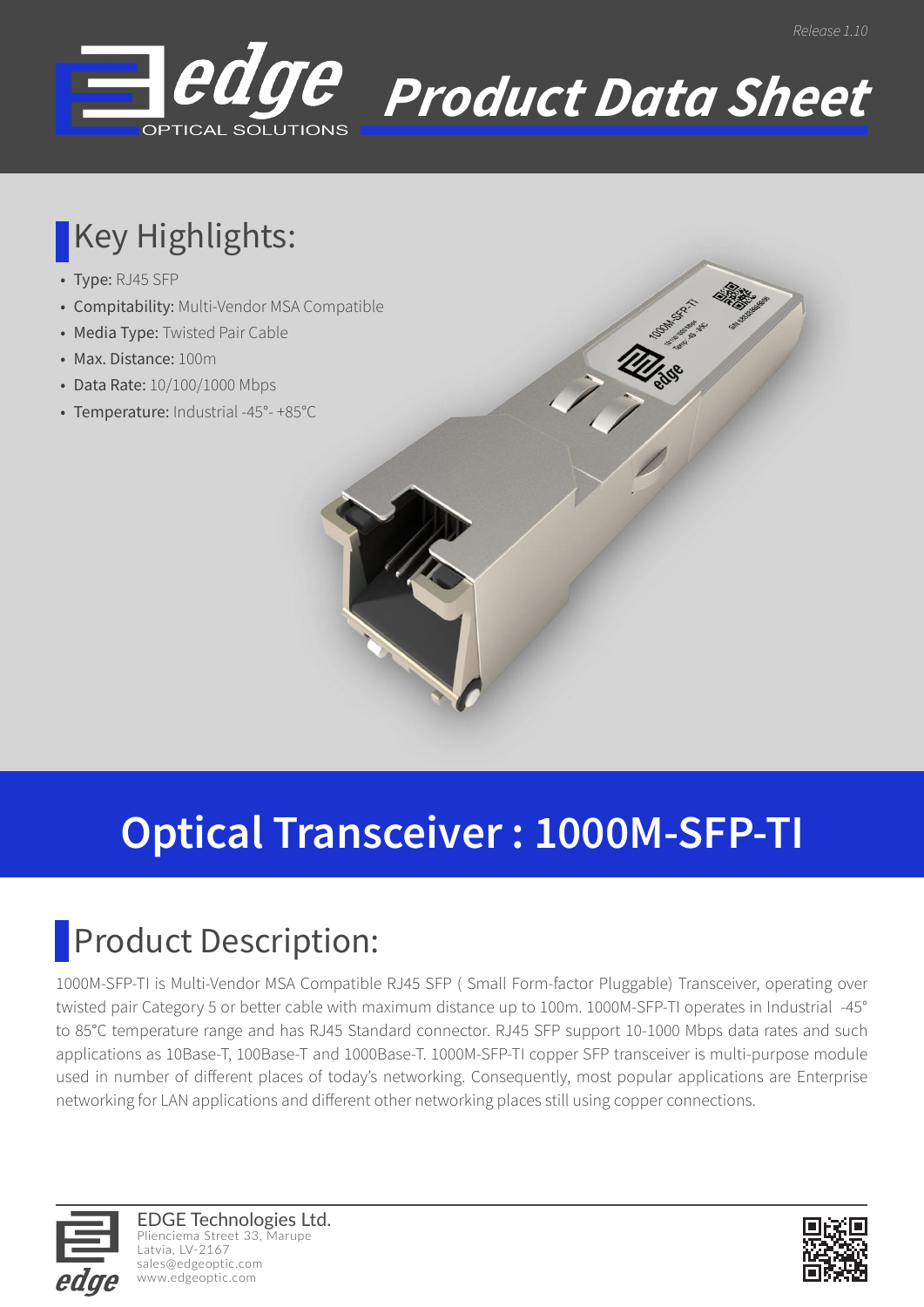

 *Product Data Sheet*

RJ45 SFP Transceiver is CE/RoHS certified and it is Compliant with product safety standards. 1000M-SFP-TI Transceiver is fully compliant to SFP Multi Source Agreement INF-8074i. Consequently, it means that module is compatible with 80% of networking equipment, where is not implemented a special algorithm for protection against third party modules. However – our technical team has accumulated deep expertise in custom-encoded firmware's for RJ45 SFP transceiver in order to make it work in almost any brand equipment. We will be glad to know your requirements.

#### **Product Specification:**

| General parameter                   | Value                            |
|-------------------------------------|----------------------------------|
| Media Type:                         | Copper                           |
| Connectors:                         | RJ45                             |
| Maximum Distance:                   | 100 <sub>m</sub>                 |
| Supported Data Rate:                | 10/100/1000 Mbps                 |
| <b>Supported Applications:</b>      | 1000Base-T, 100Base-T, 10Base-T  |
| <b>Operating Temperature Range:</b> | Industrial -45° to 85°C          |
| Storage Temperature Range:          | $-45^{\circ}$ to 85 $^{\circ}$ C |
| Chipset:                            | MAXIM, MINDSPEED, SEMTECH, UX    |
| Power Supply Voltage Typical:       | +3.3V single power supply        |
| Compliance:                         | CE, INF-8074i, RoHS, SFP MSA     |